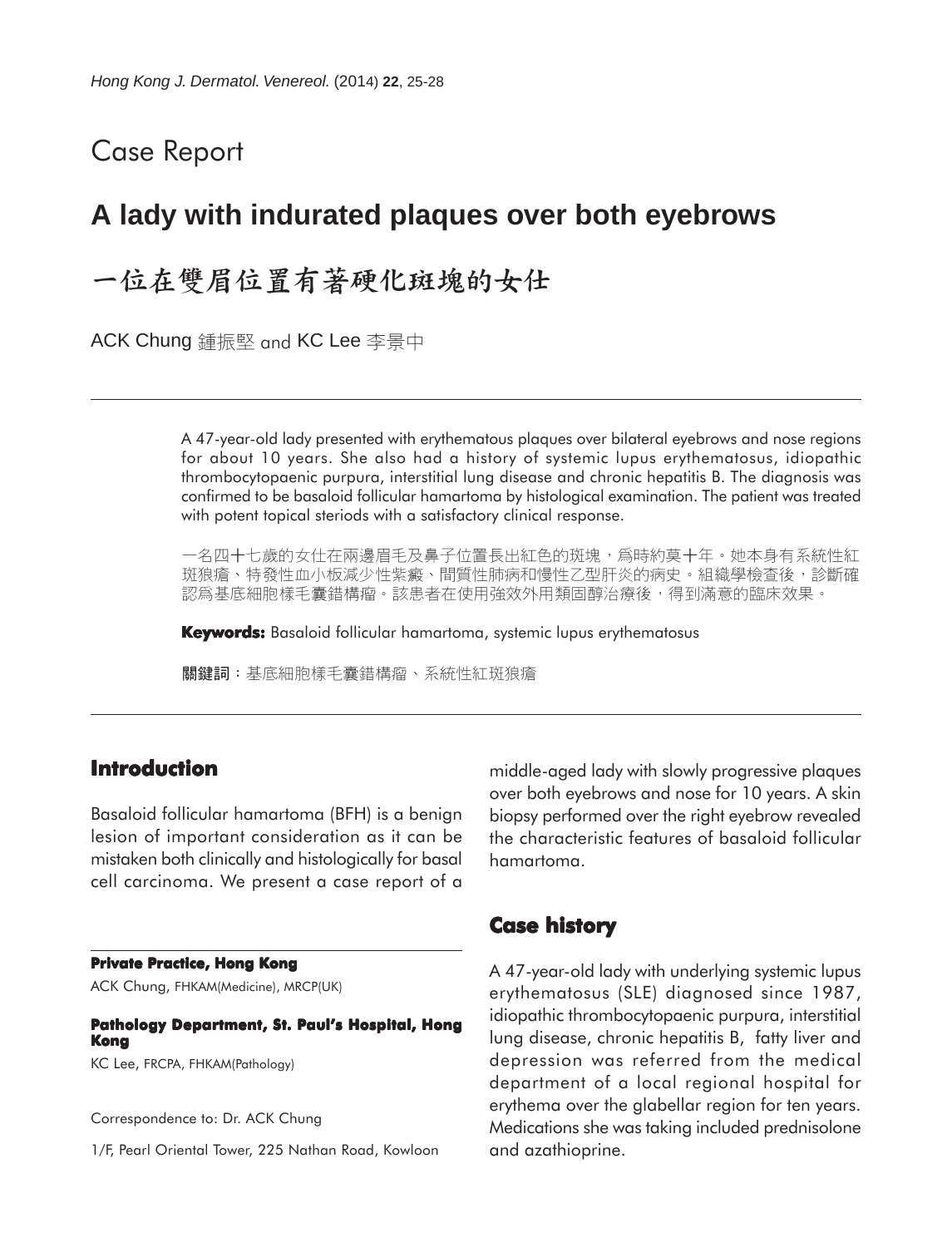It was noted that she had a rash over both eyebrows and nose for ten years which was occasionally itchy and slowly progressive. It was not related to sunlight and there was no previous history of trauma.

Physical examination showed pinkish to reddish indurated plaques over both eyebrows, glabellar and nasal regions (Figure 1), and alopecia over both eyebrows (Figures 2 & 3). Clinical differential diagnoses included Jessner's lymphocytic infiltrate, granuloma faciale, trichoblastoma, sebaceous hyperplasia, leprosy, cutaneous tuberculosis, deep fungal infection and sarcoidosis.

Incisional biopsy, which was performed over the right eyebrow, showed mild hyperkeratosis in the epidermis and thickening of the epidermal basement membrane. The dermis showed fibrosis and contained many abnormal hair follicles with basaloid cell proliferation forming irregular buds, and anastomosing cords with peripheral



Figure 1. Flesh-coloured plaques over both eyebrows and nose.

palisading, distorting the hair follicles. Disorganised hair papillae were also noted. These abnormal follicular structures were surrounded by a slightly myxoid, cellular stroma. There were no clefts between the basaloid cells and surrounding stroma. The histological features were consistent with basaloid follicular hamartoma (Figure 4).

In view of the unique histological findings and clinical features, the diagnosis of basaloid follicular hamartoma was made. Patient was initially given topical tretinoin cream with fair



**Figure 2.** Alopecia over both eyebrows.



**Figure 3. Figure 3.** Close-up view of the lesions.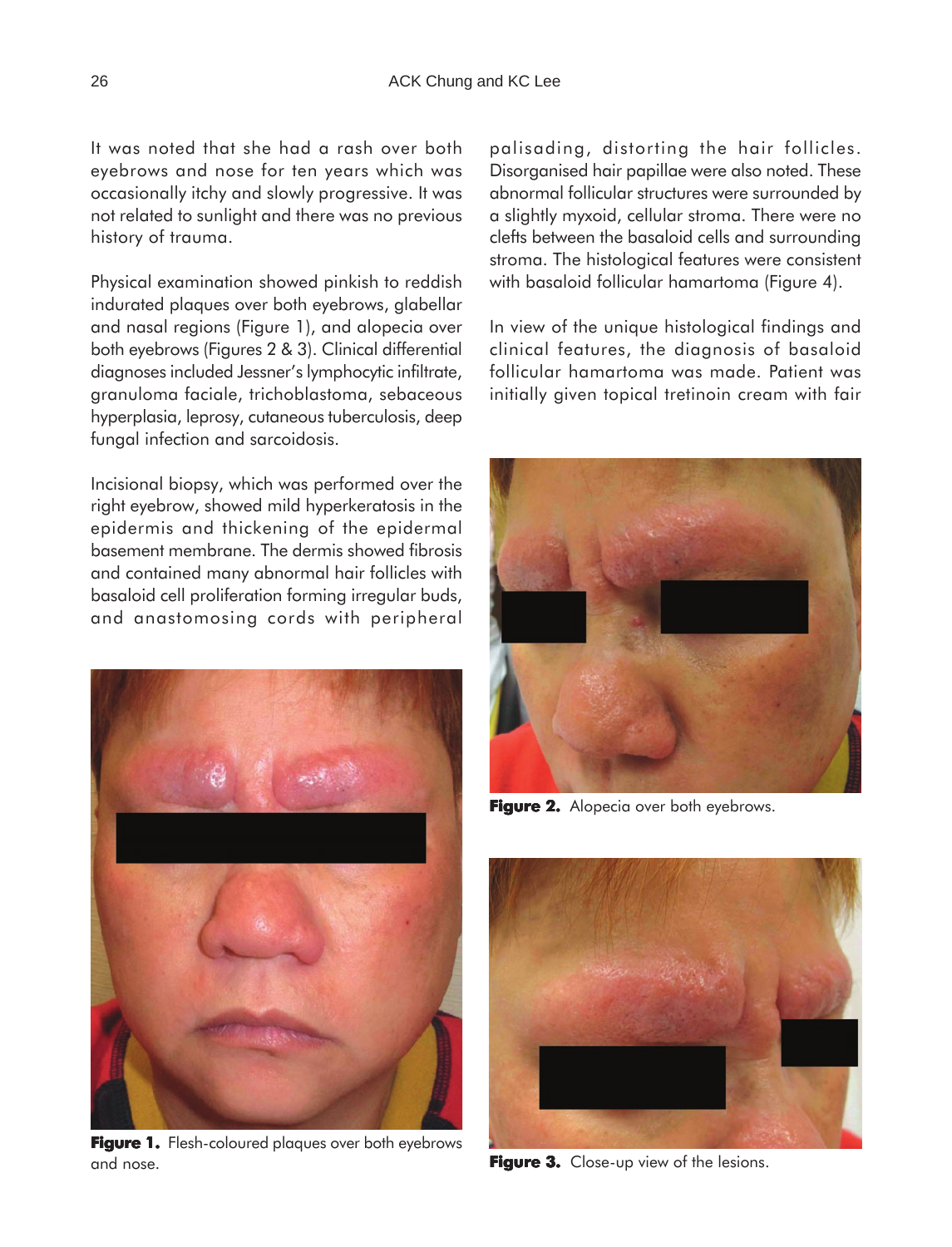response. Subsequently she was treated with a topical steroid, mometasone furoate cream, daily with mild clinical improvement on subsequent follow-up.

## **Discussion**

BFH was first described in 1969 by Brown et al as multiple papules in the nasolabial folds associated with myasthenia gravis and diffuse alopecia. In 1985, the term "basaloid follicular hamartoma" was used by Mehregan and Baker, who reported localised and solitary lesions without associated abnormalities. BFH is a rare benign adnexal tumour characterised by superficial malformation of hair follicles and distinctive histopathological features. There is a transformation of hair follicles into solid mass and branching cords of basaloid cells.1

Patients are usually asymptomatic. The clinical lesion is most often found on the face and scalp. There are variable clinical presentations and associations. It may be localised (solitary), generalised or of linear form.<sup>2</sup>



**Figure 4.** Hair follicles distorted by basaloid cell proliferation. Note the irregular buds and anastomosing cords of basaloid cells with peripheral palisading but no clefts in the surrounding stroma. (H&E, marker: 200 micron).

This condition is generally benign. Patients usually have a stable clinical course. The lesions in patients with multiple basaloid follicular hamartoma may gradually increase in size throughout childhood, but then stabilise and become static upon reaching adulthood. The main complaint from the patient is cosmetic concern. Rarely, development of basal cell carcinoma within lesions has been reported.3

The hamartoma is derived from hair follicles and consists of branching cords and strands of basaloid cells showing follicular differentiation. Basaloid proliferations in the lower portions of preexisting follicles may cause follicular destruction. As a result, malformation of hair follicles, alopecia, and hypotrichosis are often associated with basaloid follicular hamartoma. The pathogenesis is found to be associated with the patched *PTCH* gene mutation on chromosome 9q23. The *PTCH* gene encodes a receptor involved in the Sonic Hedgehog-Patched signalling pathway. Mutations in this signal pathway lead to abnormal growth of cells.3

Although there are many clinical forms of basaloid follicular hamartoma, they all share the same unique histopathological feature. Basaloid follicular hamartoma is a folliculocentric lesion limited to the superficial dermis. Deep reticular dermis or soft tissue involvement is not typical for this disease. In early lesions, branching cords of basaloid cells connecting the central pilosebaceous structures can be observed. In longstanding lesions, the central pilosebaceous structures can be totally replaced by the basaloid cell proliferation.4

No specific tests are required to establish a diagnosis of basaloid follicular hamartoma other than skin biopsy. However, given the association between multiple BFH and autoimmune diseases such as SLE and myasthenia gravis, a comprehensive history and physical examination should be performed. Skin biopsy is needed to establish the histological diagnosis. Autoimmune disease screening would be needed.<sup>5</sup>